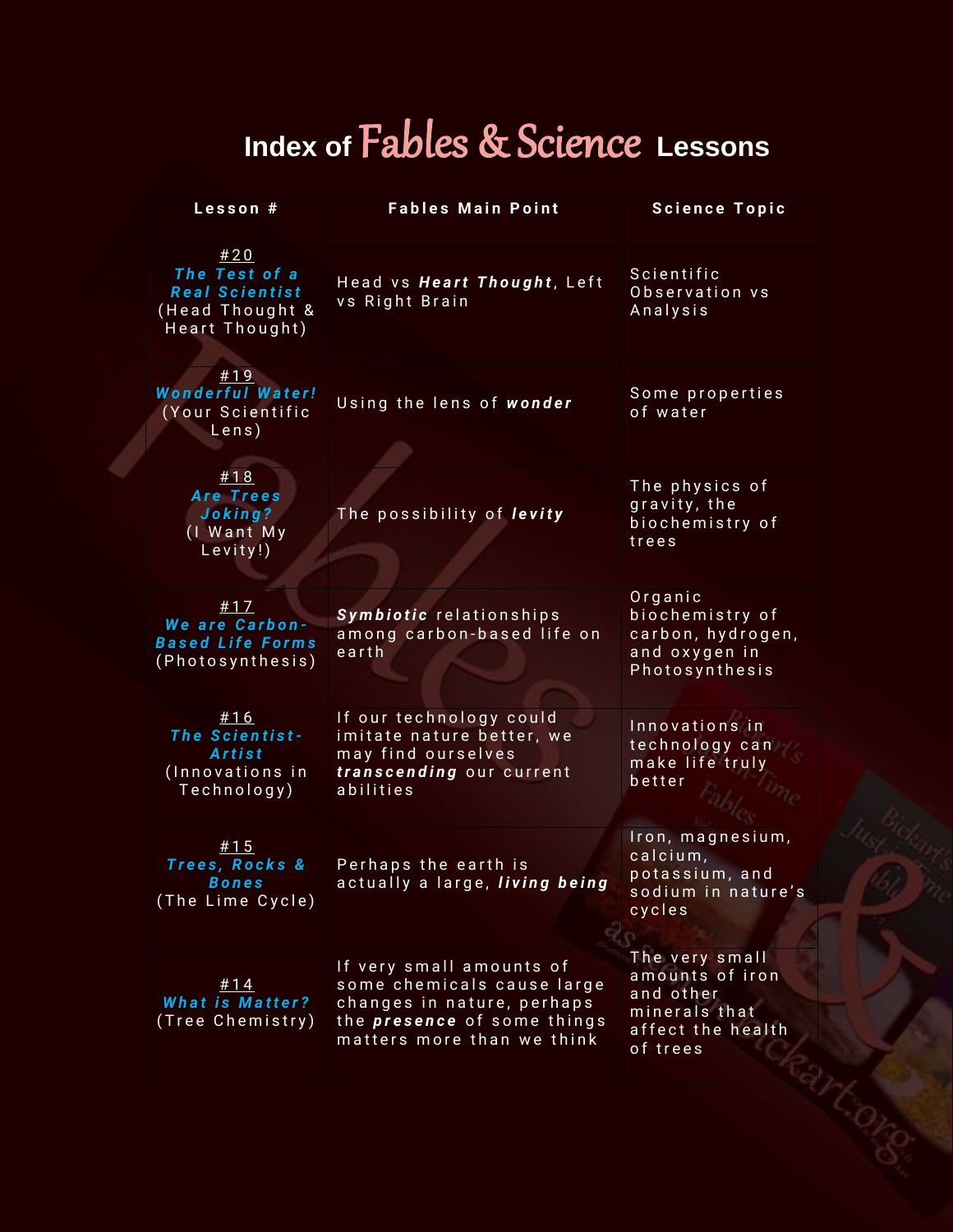| #13<br>The Woods are<br>on Fire!<br>(Carbon versus<br>Metals)                                       | Step back to see whole<br>pictures to come up with<br>better perspectives on how<br>nature works                    | Organic matter<br>oxidizes back to<br>air while metals<br>oxidize to become<br>rock                                      |
|-----------------------------------------------------------------------------------------------------|---------------------------------------------------------------------------------------------------------------------|--------------------------------------------------------------------------------------------------------------------------|
| #12<br><b>Lions and Tigers</b><br>and Bears - Oh<br>My!<br>(Naming and<br>Categorizing<br>Breads)   | How names, categories, and<br>labels are necessary in<br>science; but can affect you<br>adversely                   | Seeing an<br>overview of all<br>kinds of bread<br>from the<br>perspective of the<br>organic categories<br>of ingredients |
| #11<br><b>How to Make</b><br>Your Own "Fables<br>& Science"<br>Lesson<br>(Carbon Dioxide<br>5 Ways) | Using your heart - as in a<br>fable - can offset a head-<br>view of the world                                       | Properties of<br>carbon dioxide                                                                                          |
| #10<br>Did that Iron<br>Just Say<br>Something?<br>(Galileo)                                         | Perhaps consciousness is<br>ready to be studied by<br>mainstream science                                            | Galileo and the<br>attempt to bring<br>in new ideas using<br>the Scientific<br>Method                                    |
| #9<br><b>Falling and</b><br><b>Getting Back Up</b><br>(What is Gravity)                             | Our human view<br>of falling affects our<br>conception of gravity                                                   | Gravity as seen as<br>a force or as<br>Einstein's<br>geometry of<br>curved space                                         |
| #8<br><b>Why Can't Wishes</b><br><b>Be Scientific?</b><br>(Fire)                                    | Why are human <i>intention</i> ,<br>desire, and wishes<br>associated with flame and<br>fire                         | The biology,<br>chemistry, and<br>physics of flame<br>and fire                                                           |
| #7<br><b>Science</b><br><b>Teachers Quiz</b><br>(8 Psychological<br>Implications of<br>Science)     | Questioning how much<br>seemingly objective<br>conclusions of science<br>are psychologically<br>biased by our times | Examining the<br>Nature of Science                                                                                       |
| #6<br>The "World Gym"<br><b>Theory</b><br>(Quantum<br>Science)                                      | The conjecture that we<br>come from a spiritual to<br>physical existence                                            | Quantum<br>Science's<br>entanglement<br>teaches us to<br>'learn to learn'                                                |